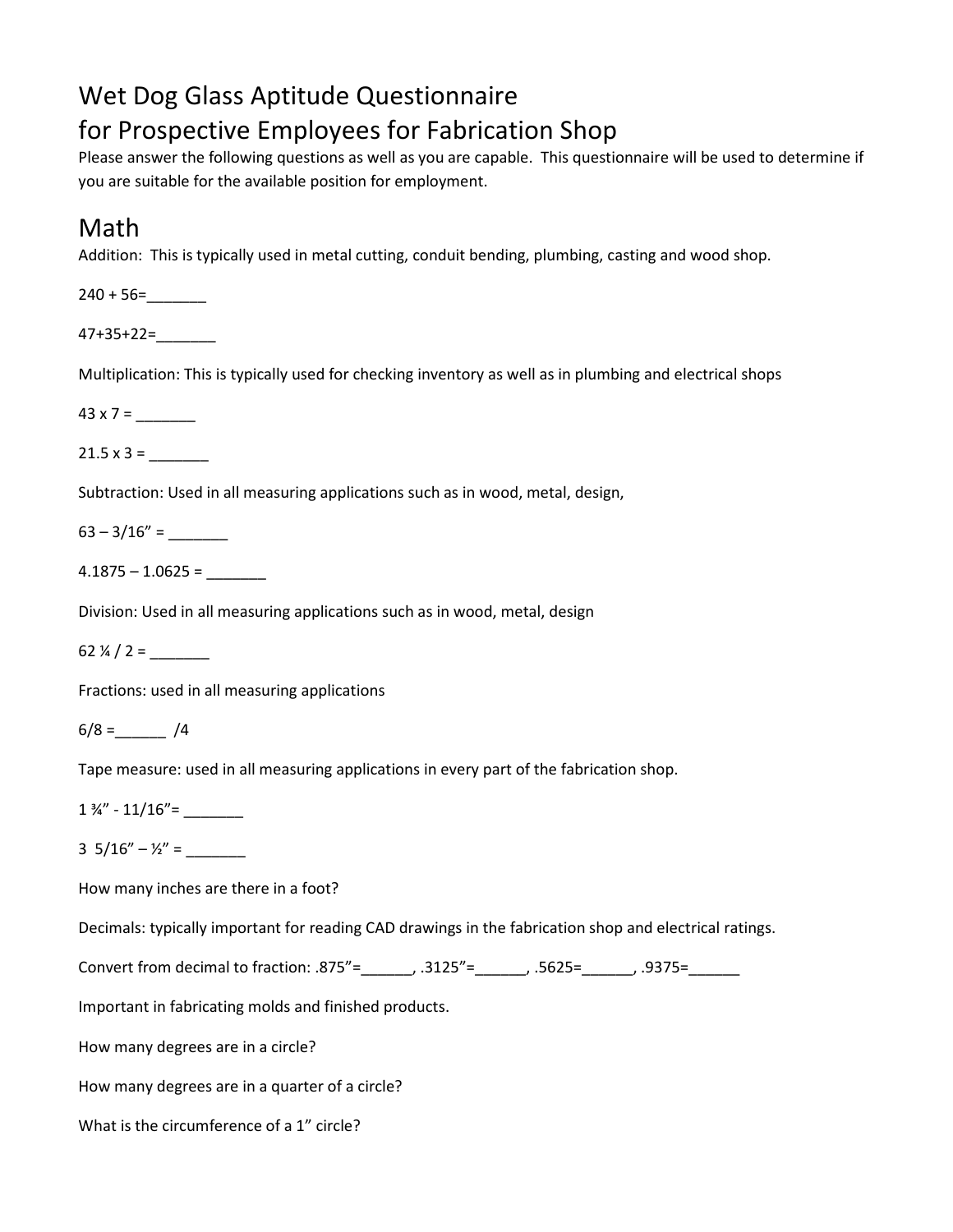What angles are in a right triangle?

What angles are in an equilateral triangle?

What is the surface area of a 2" square?

## Materials

Name four forms in which raw metal is available in. For example, Sheet, round bar.

In lumber, what are the dimensions of a 2x4?\_\_\_\_\_\_\_\_\_\_\_\_\_\_\_\_\_\_\_\_\_\_\_\_\_\_\_\_\_\_\_\_\_\_\_\_\_\_\_\_\_\_\_\_\_\_\_

In plumbing, is 1" pipe actually 1" outer diameter? Why or why not?

#### Processes

Welding—describe the differences between arc, MIG and TIG welding

Metal cutting—for cutting thin metal with a blade, is it better to use a blade with fewer teeth per inch or more teeth per inch?

\_\_\_\_\_\_\_\_\_\_\_\_\_\_\_\_\_\_\_\_\_\_\_\_\_\_\_\_\_\_\_\_\_\_\_\_\_\_\_\_\_\_\_\_\_\_\_\_\_\_\_\_\_\_\_\_\_\_\_\_\_\_\_\_\_\_\_\_\_\_\_\_\_\_\_\_\_

\_\_\_\_\_\_\_\_\_\_\_\_\_\_\_\_\_\_\_\_\_\_\_\_\_\_\_\_\_\_\_\_\_\_\_\_\_\_\_\_\_\_\_\_\_\_\_\_\_\_\_\_\_\_\_\_\_\_\_\_\_\_\_\_\_\_\_\_\_\_\_\_\_\_\_\_\_\_\_\_\_\_\_\_\_\_\_\_\_\_\_\_\_

\_\_\_\_\_\_\_\_\_\_\_\_\_\_\_\_\_\_\_\_\_\_\_\_\_\_\_\_\_\_\_\_\_\_\_\_\_\_\_\_\_\_\_\_\_\_\_\_\_\_\_\_\_\_\_\_\_\_\_\_\_\_\_\_\_\_\_\_\_\_\_\_\_\_\_\_\_\_\_\_\_\_\_\_

What makes more noise, a band saw or a cutoff wheel on an angle grinder? Which of these makes lower quality air in the shop?

Metal drilling—why is it beneficial to use a pilot hole for a large drill bit?

Metal grinding—what safety gear should be worn while grinding metal? If grinding metal with other people nearby, what precautions should you make to prevent them from getting injured?

Framing-squaring up a frame—if you have to make a rectangle out of wood or steel, with the corners overlapping, how can you make sure the rectangle is square?

### Tools

What adjustments are available to you on a typical drill press?

What is another name for an adjustable wrench?

What is a common tool used in plumbing?

What tools do you have experience with in metal working, woodworking, etc.

Have you mixed high temperature refractory castable before?

## Safety

Lifting—Are you physically capable of lifting 65 lbs from the floor up to chest height, as is necessary when pouring a bag of concrete into a concrete mixer?